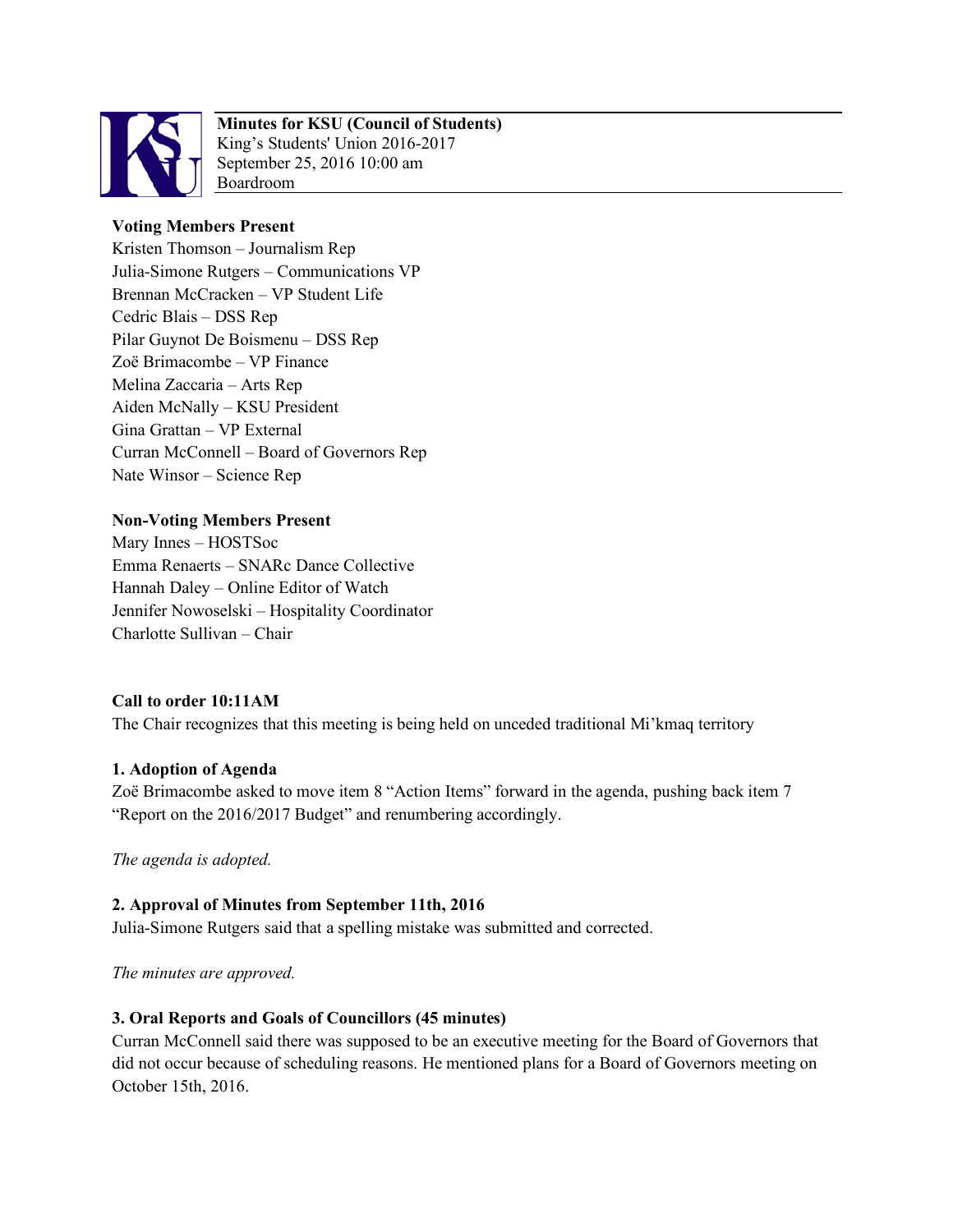Pilar Guynot De Boismenu had nothing to report.

Cedric Blais said that the Day Student Society was in the process of figuring out how the new pool table would be getting into the Wardroom and figuring out when the Wardroom will re-open. Cedric brought up that the Wilson Common Room was increasingly being used for tutorials which leaves day students with few places to spend time on campus, save the Manning Room. Cedric said the Day Student Society was trying to compensate for the lack of the Wardroom but availability of space is a problem.

Kristen Thomson mentioned how happy she was with the outcome of the Fight the Fees action on September 19th that she worked on in coordination with Gina Grattan and Brennan McCracken. She was happy with the turnout and thought we sent the right message. She would like to help with the day of action despite limited time remaining in office.

Melina Zaccaria had an uneventful two weeks as she will not be starting any new projects before changeover. She missed a Dalhousie Arts and Social Sciences Society meeting due to communication error. She would like to thank the council for a lovely two years in office and said she will be helping the new arts representative transition into office.

Nate Winsor apologized for missing the first council meeting. He has not started any new projects since the winter term. He spoke to first year science students and got some feedback. Nate expressed interest in hosting a tea and life chats event for first year science students. He would like to thank council for his time as science representative.

### **4. Reports of the Executive Committee (attached)**

### **4.1: Report of the President**

## **4.2: Report of the Student Life Vice President**

Mary Innes asked if they were looking at doing more cafeteria style food services or more retail style with Sodexo's Food Services Contract expiring. Brennan McCracken responded that he does not have an answer yet. The conversation surrounds Sodexo's contract ending in June and these conversations happen at the end of every contract.

Cedric Blais asked if there is a chance that Sodexo will renew their contact. Brennan McCracken responded that they can submit a bid.

Cedric Blais asked about a King's students receiving a higher quality meal plan from Sodexo. Brennan McCracken responded that changing the meal plan can be a conversation as students have expressed a concern with food quality, but he does not want meal plan fees to increase as a result. He would like to find a possibility where there would be a higher food quality and also a more affordable price.

### **4.3: Report of the Financial Vice President 4.4: Report of the External Vice President**

Aiden McNally asked if Gina Grattan could speak about the media coverage received from the first day of action. Gina responded that she had spoken to the media that day and had done a radio interview on the event as well as a piece in Global News.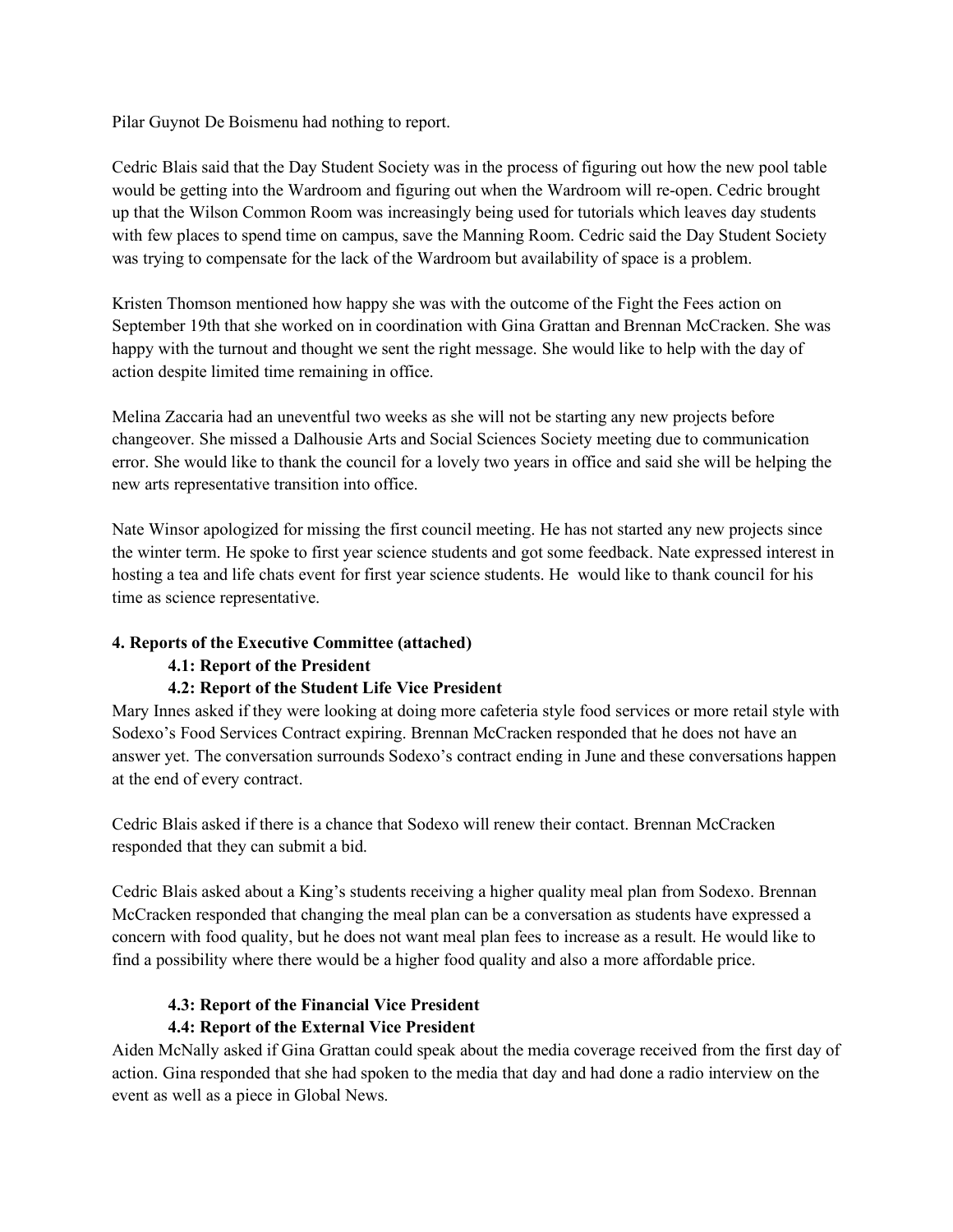### **4.5: Report of the Communications Vice President**

#### **5. Report of the Services and Campaigns Coordinator**

Aiden delivered the report on behalf of Michaela Sam as Michaela is out of the province.

#### **6. Report of the Hospitalities Coordinator**

Nate Winsor asked if there was 'gross stuff' found in the steps of the Arts and Academic building during Wardroom renovations. Jen Nowoselski responded that yes, they had found things that led to replacing the steps outside.

Nate Winsor asked what happened with students who are currently staffed by the Wardroom and Galley, specifically if they were being paid for this month without work. Jen Nowoselski responded that students were not being paid and that staff has been receiving weekly updates since August on the status of renovations. Jen said there have been conversations with students about them needing to find alternative employment.

Mary Innes asked if the renovations will affect policies on societies holding events in the Wardroom. Jen Nowoselski responded that there will be no change in policies and that the new space might provide a better area for societies to collaborate with the Wardroom.

Emma Renaerts asked about whether the Wall of Woman could go back up on the walls of the Wardroom. Jen Nowoselski responded that all of the art was being organized through the Advancement Office, specifically Adrienne Abbott, and the Wardroom has no control over the art on the walls. She said it would be worth checking in with her to make sure the Wall of Women will return to the Wardroom.

### **7. Action Items**

### *Society Ratification*

## 7.1 BIRT the Arts Abstract be ratified as a Tier I society for the 2016/2017 academic year. *Moved by Brennan McCracken*

Brennan McCracken said that the society is active on campus.

#### *The motion is adopted.*

7.2 BIRT Students Advocating Representative Curricula (SNARC) be ratified as a Tier I society for the 2016/2017 academic year. *Moved by Brennan McCracken*

Emma Renaerts said that this would be SNARC's second year ratifying and that SNARC had plans to host another conference on bringing awareness to gaps in curricula.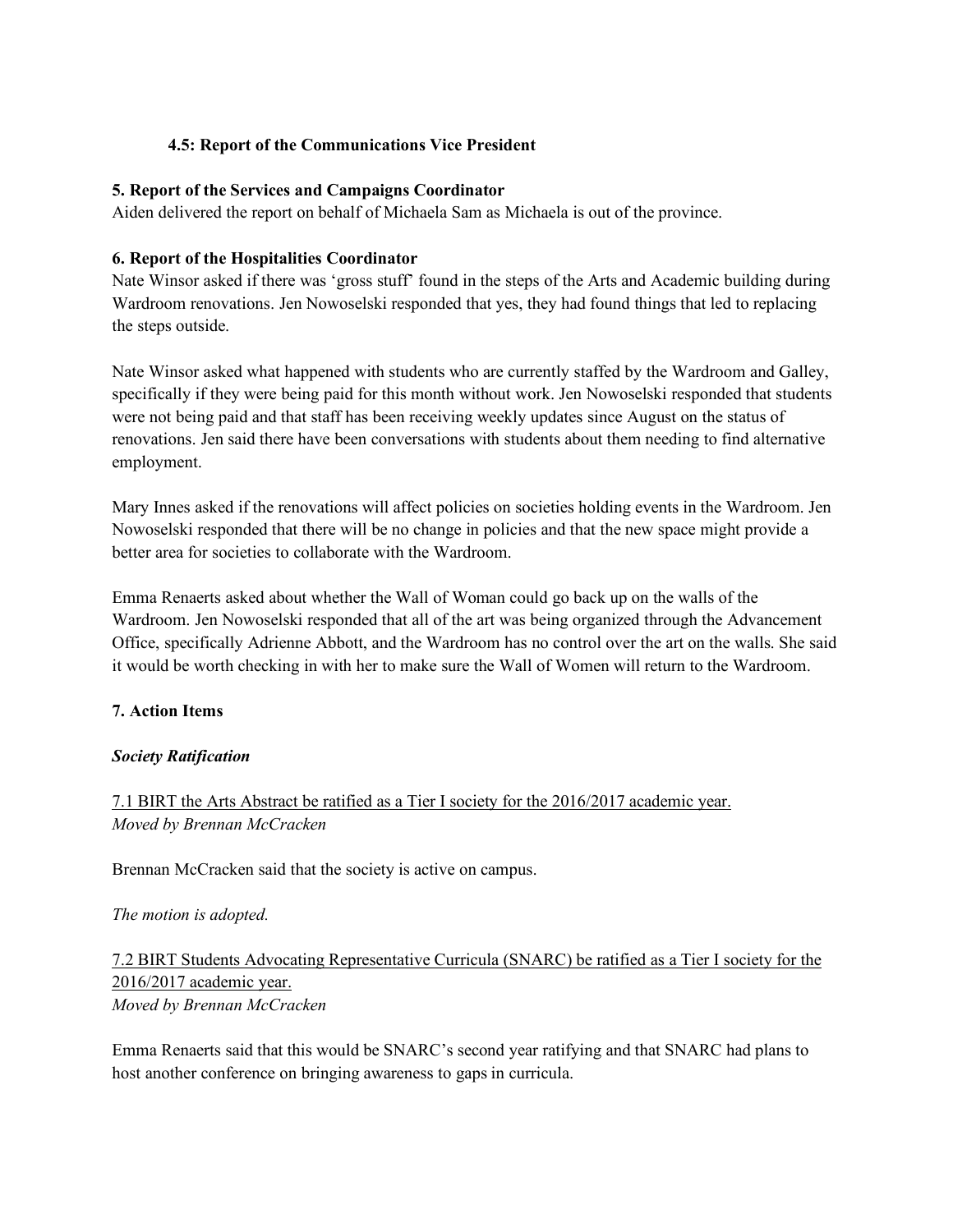#### *The motion is adopted.*

7.3 BIRT the King's Outdoor and Sustainability Society (K-OS) be ratified as a Tier 1 society for the 2016/2017 academic year. *Moved by Brennan McCracken*

Brennan McCracken said that the society is a merging of the sustainability society and the outdoor society. He said the goal of K-OS is to get students outside and get them involved in sustainability.

*The motion is adopted.* 

7.4 BIRT Sodales, the Dalhousie University and University of King's College Debating Society, be ratified as a Tier I society for the 2016/2017 academic year. *Moved by Brennan McCracken*

Brennan McCracken said Sodales are a team of good debaters who send folks to different conferences and that the team has been active for a long time. Brennan speaks in favour.

*The motion is adopted.* 

7.5 BIRT the Dalhousie/King's Fashion Design Show Society be ratified as a Tier I society for the 2016/2017 academic year. *Moved by Brennan McCracken*

Brannan McCracken said that the society has put on a charity fundraiser every year that promotes body positivity. He said they have been very responsible and consistent.

*The motion is adopted.* 

7.6 BIRT Best Buddies University of King's College Chapter (Best Buddies King's) be ratified as a Tier I society for the 2016/2017 academic year. *Moved by Brennan McCracken*

Brennan McCracken said the goal of Best Buddies King's is to establish a volunteer network of friendship for persons with mental disabilities. Julia-Simone Rutgers spoke in favour of the organization and said the members establishing the society have a good plan set up.

*The motion is adopted.* 

7.7 BIRT the Dalhousie Harry Potter Society be ratified as Tier I society for the 2016/2017 academic year. *Moved by Brennan McCracken*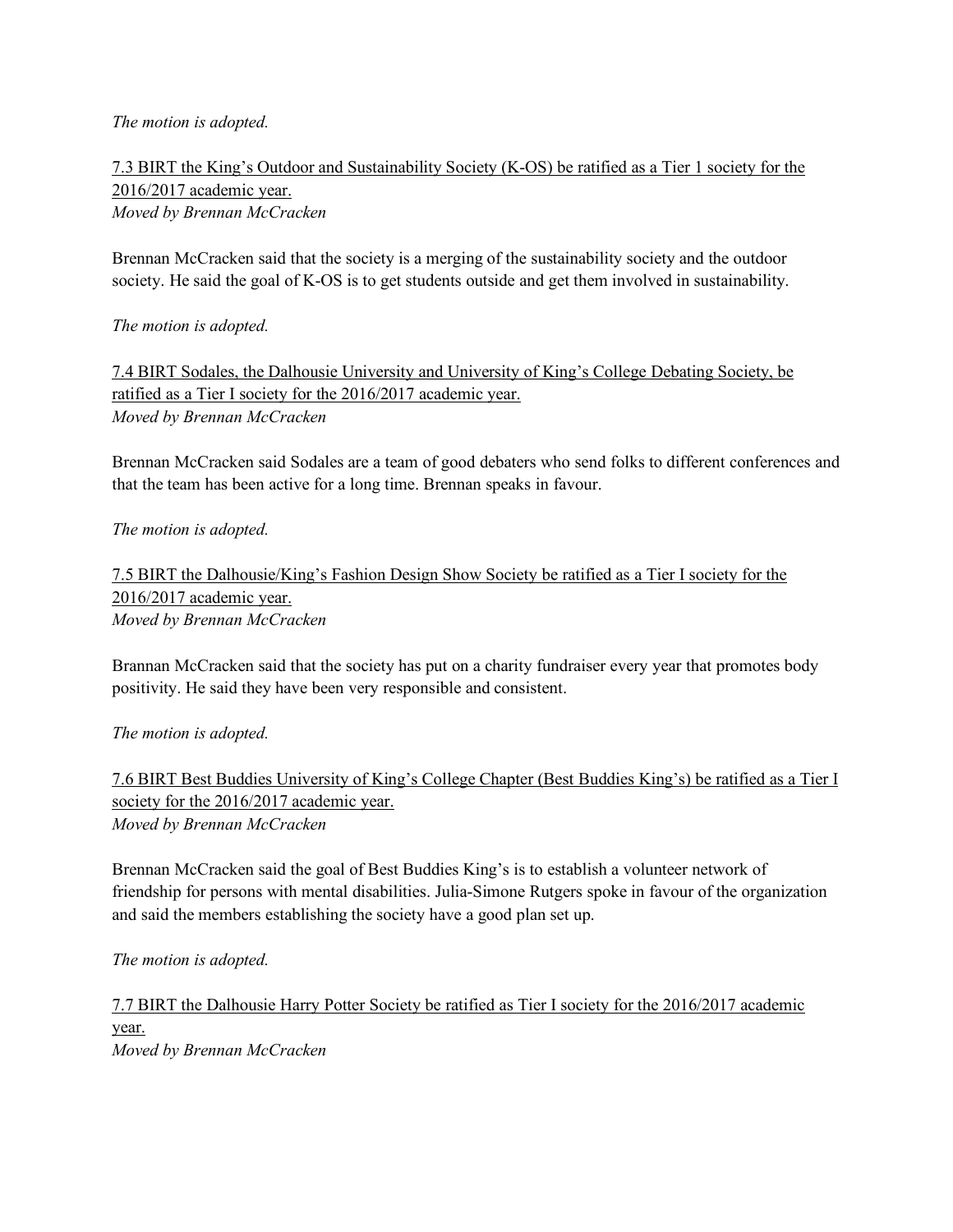Brennan McCracken said that the Harry Potter society was ratifying with the KSU for the first time which would allow them to host events on campus.

*The motion is adopted.* 

7.8 BIRT the King's Dance Collective (KDC) be ratified as a Tier I society for the 2016/2017 academic year. *Moved by Brennan McCracken*

Emma Renaerts said the KDC has been well attended in the past when they teach open level classes and that they put on a show which is lucrative for both the KSU and the KDC. She said the society promotes body positivity and strives to create a de-stressing atmosphere.

### *The motion is adopted.*

7.9 BIRT the Saint Thomas Aquinas Society be ratified as a Tier I society for the 2016/2017 academic year. *Moved by Brennan McCracken*

Brennan McCracken said STAS wants to educate students about the Anglican tradition.

#### *The motion is adopted.*

7.10 BIRT the Loaded Ladle be ratified as a Tier I society for the 2016/2017 academic year. *Moved by Brennan McCracken*

Brennan McCracken said the Loaded Ladle was a service that provided hot prepared meals on Tuesday/Wednesday/Thursday to students for no cost. He said the service has filled in the gap for students who can not afford groceries because of tuition fees.

Zoë Brimacombe said they were ratifying for the second time with the KSU and have plans to hold an event on King's campus.

#### *The motion is adopted.*

## 7.11 BIRT the Saint Andrews Mission Society (SAMS) be ratified as a Tier I society for the 2016/2017 academic year. *Moved by Brennan McCracken*

Brennan McCracken said that SAMS connected students to volunteer opportunities and strove to make volunteering fun and social.

Gina Grattan abstains from voting.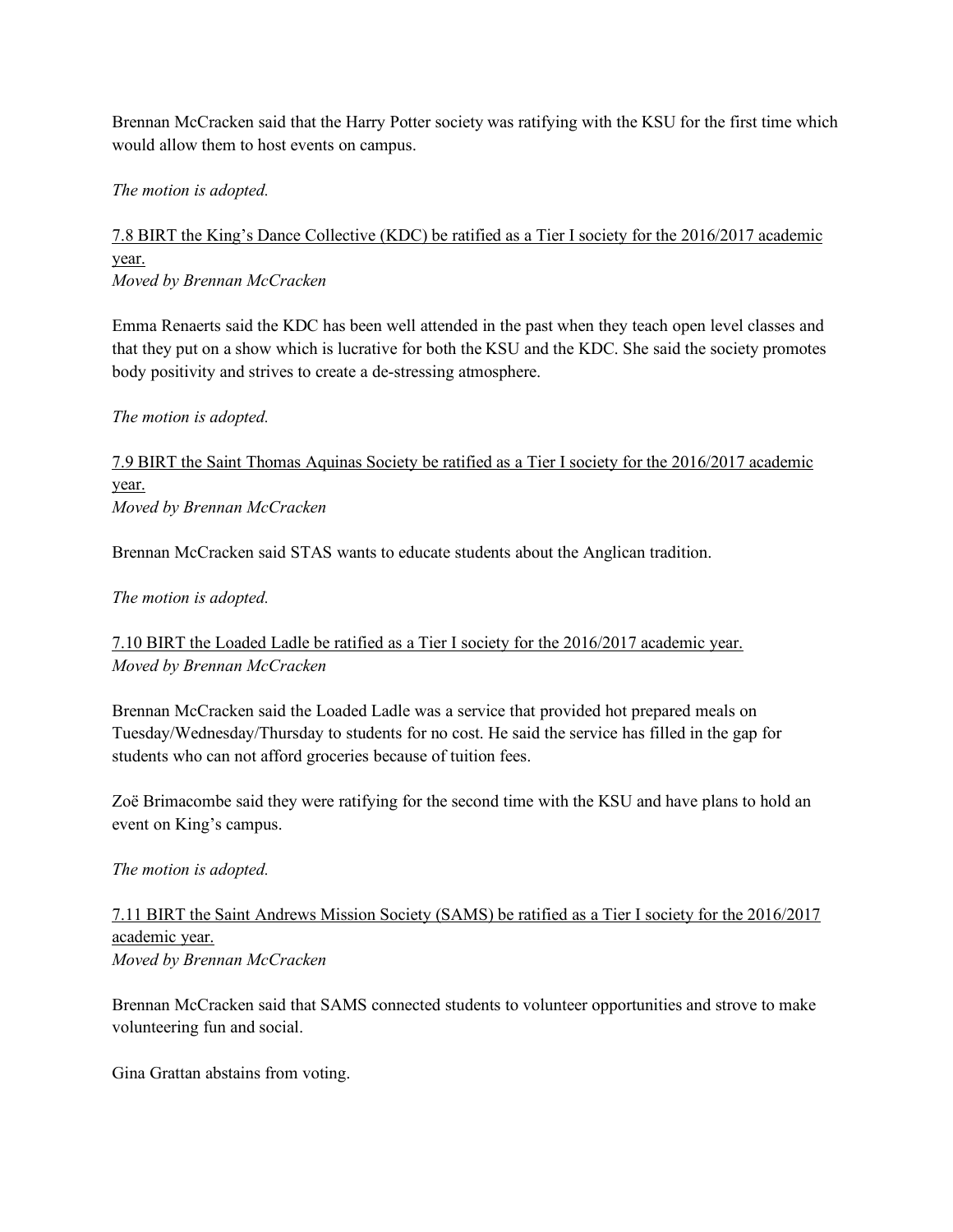#### *The motion is adopted.*

7.12 BIRT the King's Journalism Society be ratified as a Tier I society for the 2016/2017 academic year. *Moved by Brennan McCracken*

Brennan McCracken said the Journalism Society connected journalism students to each other and to professors. He said society taught literacy and free speech and would like to organize events on campus.

Julia-Simon Rutgers spoke in favour of a planned event by the Journalism Society.

*The motion is adopted.* 

7.13 BIRT the King's Zine Society be ratified as a Tier I society for the 2016/2017 academic year. *Moved by Brennan McCracken*

Brennan said the Zine Society was being spearheaded by three first year students. He said it was exciting to see first year students engaging with King's early in their time here and that their constitution was in order.

Hannah Daley asked what a zine is. Brennan described it.

### *The motion is adopted.*

7.14 BIRT the UKC Jugger Society be ratified as a Tier I society for the 2016/2017 academic year. *Moved by Brennan McCracken*

Brennan McCracken explained what Jugger was. He described it as a non-violent sport and similar to LARP'ing. He said this was an initiative by first year students.

Melina Zacaria asked about liability for the KSU. Brennan said the sport is non-violent.

Nate Winsor asked if the KSU has ratified sports teams in the past and asked why there were not going through CUBE. Aiden McNally said that those who want to do casual sports can not get support from the athletics department and that the extent of KSU support was room bookings.

Nate asked if the union would be funding their swords. Brennan said that is a question for a later date.

*The motion is adopted.* 

7.15 BIRT the University of King's College History of Science and Technology Society (HOSTSoc) be ratified as a Tier II society with special designation for the 2016/2017 academic year. *Moved by Brennan McCracken*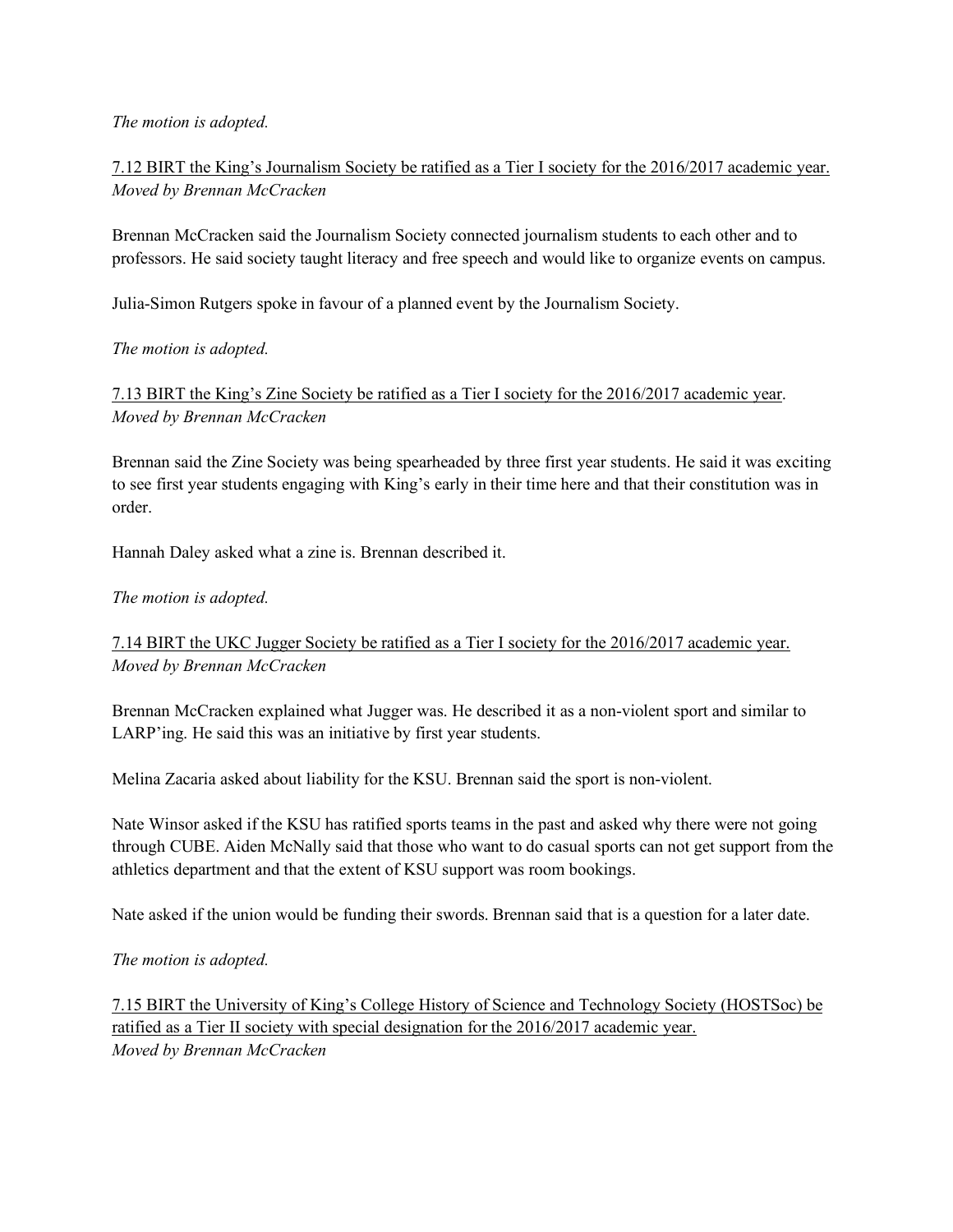Mary Innes said that while HOSTSoc has had trouble in previous years fulfilling mandate, this year they have a timeline for journal publications. She said they will not have the backlog by next year. Mary said she was committed to hosting monthly events and has made progress to that end. She said she has plans to cooperate with faculty and other societies on campus for events. She said they were asking for special designation because they want to serve alcohol when there are journal launches.

Brennan McCracken said that historically EMSP and CSP societies receive special designation for such purposes. Brennan explained what special designation was.

Cedric Blais asked about the publications. Mary responded with an outline of the journal publication plans.

Nate Winsor said that there had been problems publishing the 2014-2015 journal.

Nate abstains from voting.

## *The motion is adopted.*

## 7.16 BIRT the King's Theatrical Society (KTS) be ratified as a Tier II society with special designation for the 2016/2017 academic year. *Moved by Brennan McCracken*

Brennan McCracken said the the KTS was a better known society at King's. He said the KTS executives are holding director auditions for their first season so could not attend the meeting. He said they ratify every year.

### *The motion is adopted.*

## 7.17 BIRT the World University Services of Canada King's Chapter (WUSC) be ratified as a Tier II society with special designation for the 2016/2017 academic year. *Moved by Brennan McCracken*

Brennan McCracken said that this is a King's chapter of a larger organization. He said they facilitate and raise awareness of the quality of education around the world. He said King's often fundraises to help sponsor a student to come and study at King's or Dalhousie. Brennan said he has no issue with special designation.

*The motion is adopted.* 

7.18 BIRT the Unconscious Collective Vocal Ensemble (UCVE) be ratified as a Tier II society with special designation for the 2016/2017 academic year. *Moved by Brennan McCracken*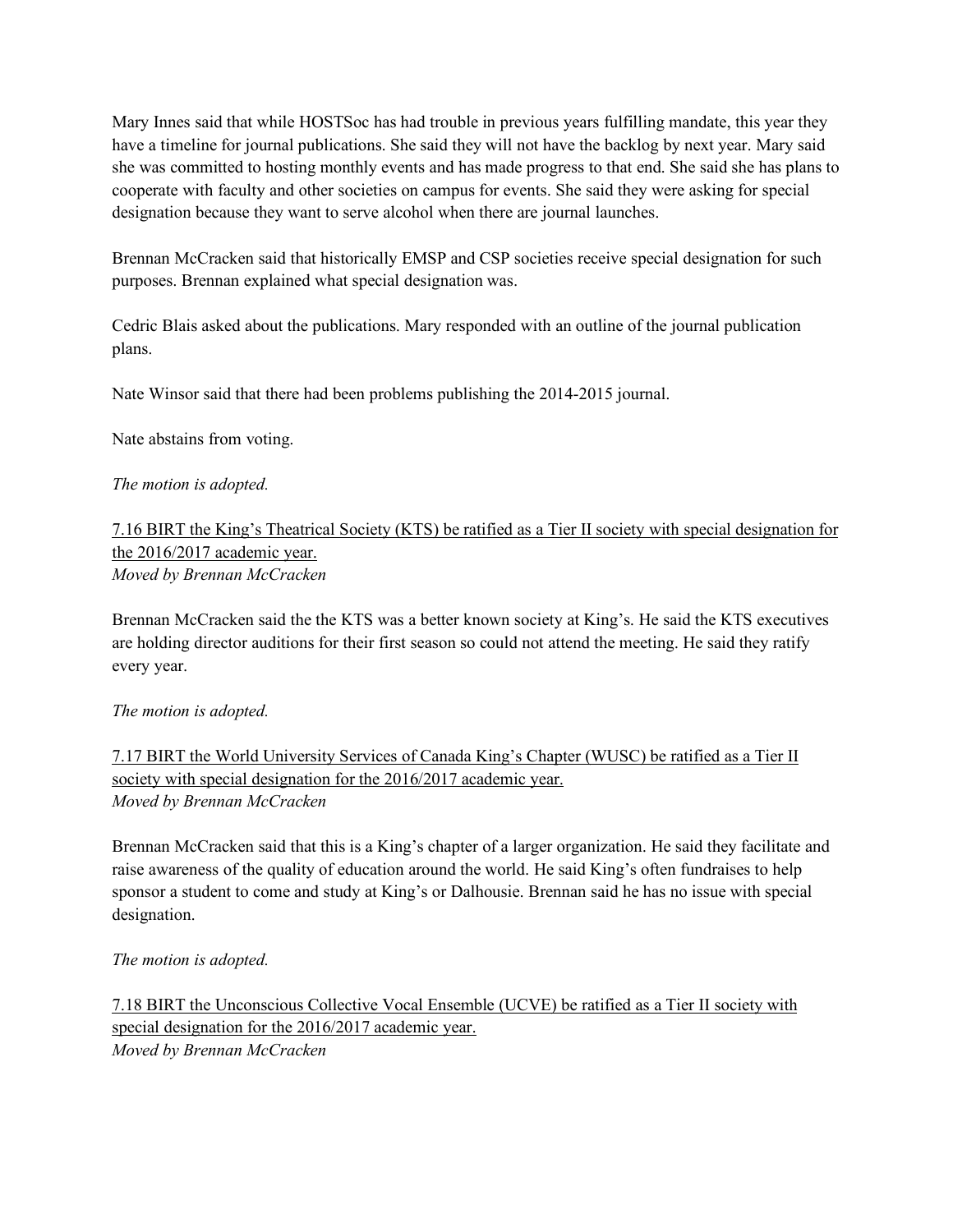Brennan said that the UCVE is an acapella choir on campus that invites everyone to come and single. He said they want to create a welcoming safe space for voices to be heard. He said they were asking for special designation to hold receptions after performances.

*The motion is adopted.*

## *Funding Requests*

7.19 BIRT The King's Journalism Society receive \$50 in contingent funding to purchase pizza and prizes for Pictures in the Park. *Moved by Zoë Brimacombe Finance Committee recommends approval*

Zoë Brimacombe said what the Pictures in the Park event was. She said the King's Journalism Society would like to provides prizes and pizza to the students.

Aiden McNally asked where the meeting was being held. Zoë responded that it would be at Point Pleasant.

*The motion is adopted.* 

7.20 BIRT The King's Journalism Society receive \$70 in contingent funding to cover the costs of a tour of the CTV news room, including taxi chits, flowers, and a card.

*Moved by Zoë Brimacombe Finance Committee recommends approval*

Zoë Brimacombe said that the funding was being requested to allow students to miss as little class as possible for the event. Zoë said they would be taking taxis to prevent missing classes.

*The motion is adopted.* 

7.21 BIRT King's Outdoor + Sustainability receive \$52.98 in contingent funding to purchase movie rights, drinks, and snacks for a screening of The Lorax. *Moved by Zoë Brimacombe Finance Committee recommends approval*

Zoë Brimacombe said the event will be open to King's, Dal, and NSCAD students as well as their guests. The funding is for food and movie rights.

*The motion is adopted.* 

7.22 BIRT King's Outdoor + Sustainability receive \$359.10 in contingent funding to subsidize the cost of kayaking the Halifax harbour for 18 students. *Moved by Zoë Brimacombe*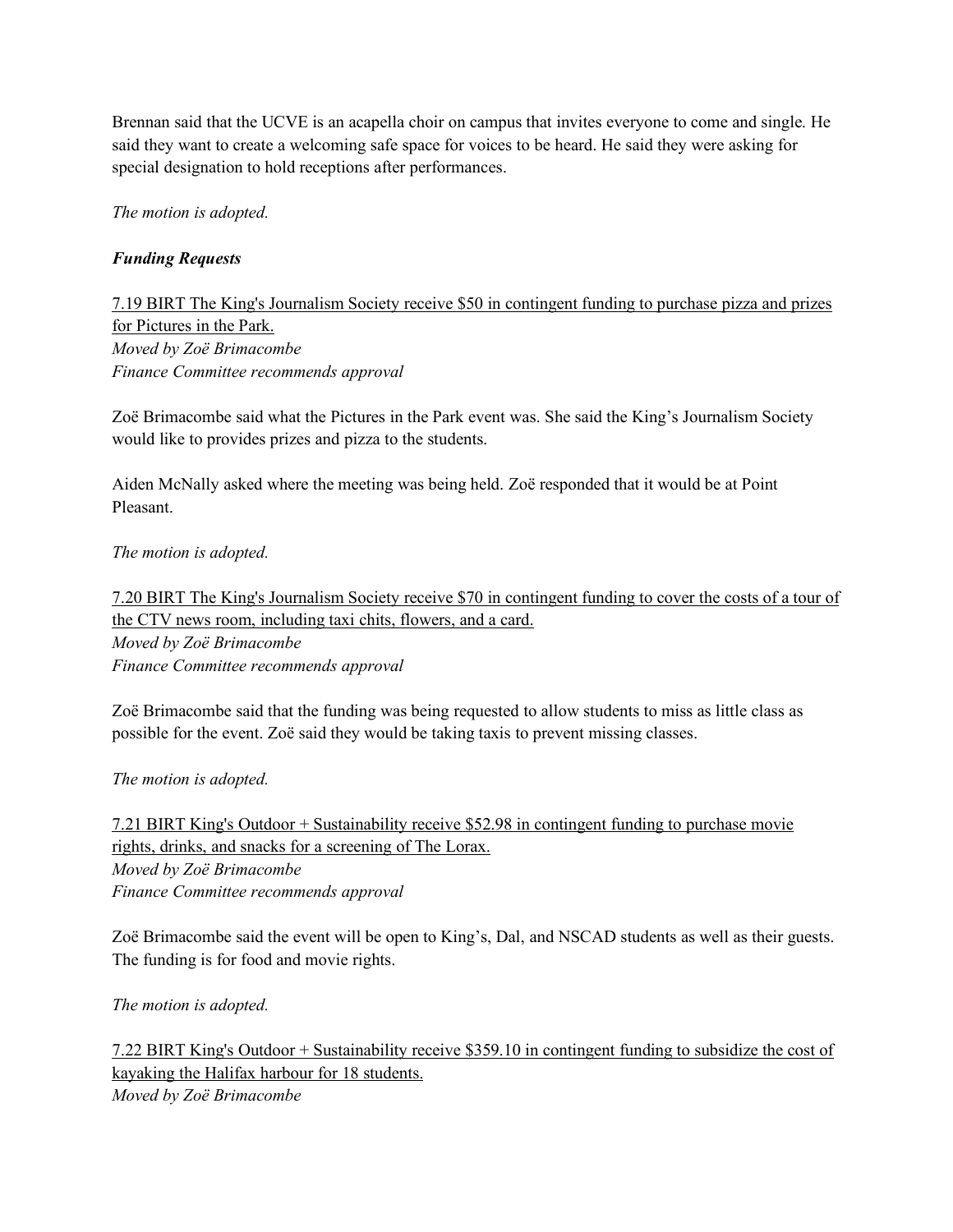#### *Finance Committee recommends approval*

Zoë Brimacombe explained the event. She said the funds were being requested to subsidize the event which would allow students to pay \$25 so as not to deter students from coming. She said that this was a cost effective way of kayaking.

Nate Winsor asked if this would be the best use of funds because Dal has a similar society. Zoë responded that she did not know the exact relationship between King's students and the Dal Outdoor Society, but that we do not pay a levy to the society.

Melina Zaccaria spoke in favour because it was the job of the KSU to encourage students to start societies at King's and until the K-OS and Dal Outdoor Society merge, the KSU should encourage K-OS.

Aiden McNally said there is precedent in terms of subsidizing events for students.

### *The motion is adopted.*

7.23 BIRT Le Salon receive \$17.98 in contingent funding to purchase cheese and baguette for two weekly meetings. *Moved by Zoë Brimacombe Finance Committee recommends approval*

Zoë Brimacombe said the society would be using the funds for food at two meetings.

*The motion is adopted.* 

Zoë Brimacombe moved to take a five minute recess.

*The motion is adopted.* 

Reconvene at 11:40AM.

### **8. Report on the 2016/2017 Budget**

Zoë Brimacombe explained how a budget was created and that it would be voted on at the General Meeting. She said the budget was not a bank statement but a breakdown of spending. She said we have a significant decrease in enrollment this year which meant a decrease in KSU funding. Zoë explained what levy funds were. She said that the KSU would be running a thousand dollar deficit and explained why there would be a deficit. She said the KSU would not be going into debt, but would be spending more money than they make.

Zoë Brimacombe moved to go on camera at 12:00PM.

*The motion is adopted.*